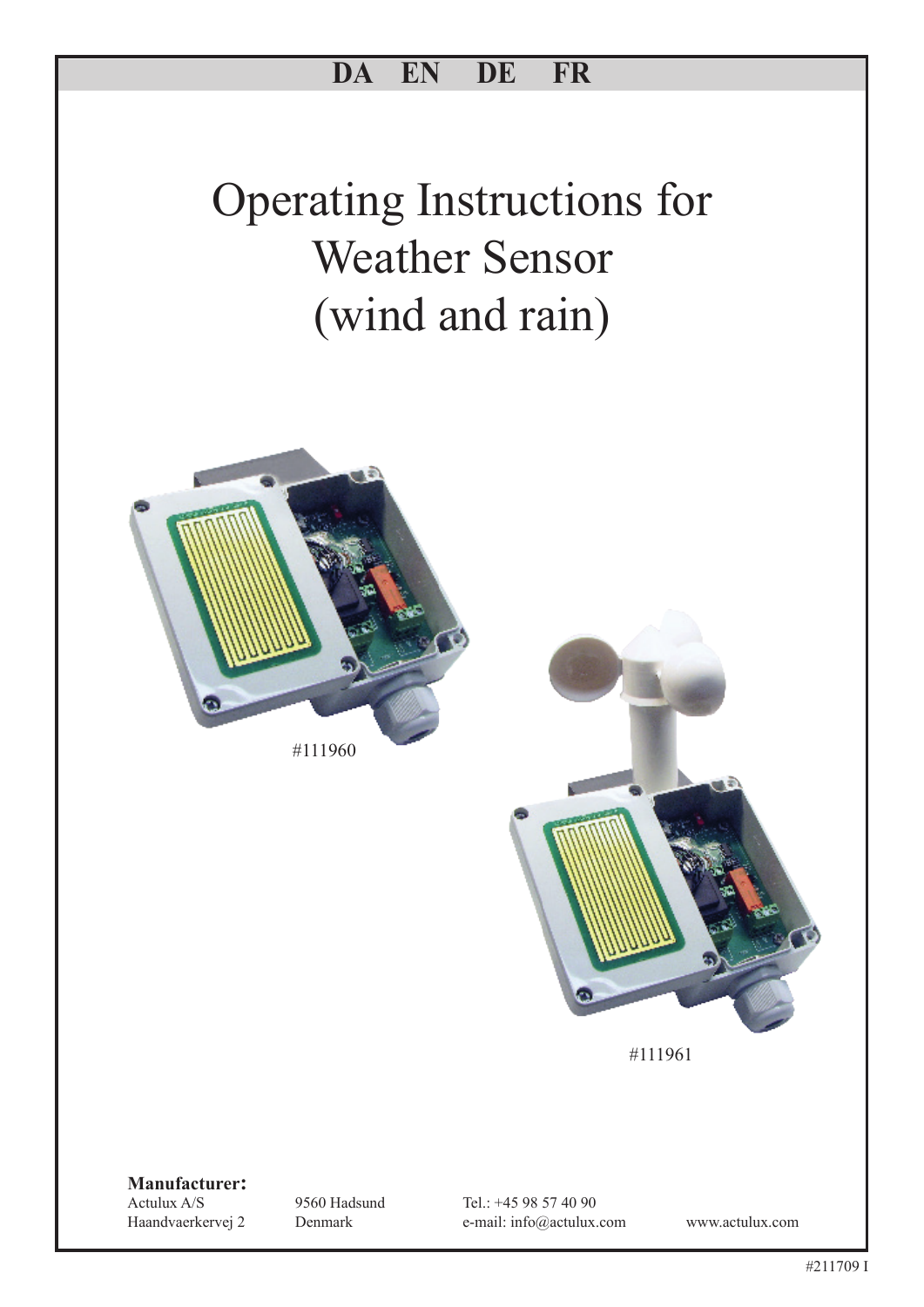# **DA EN DE FR**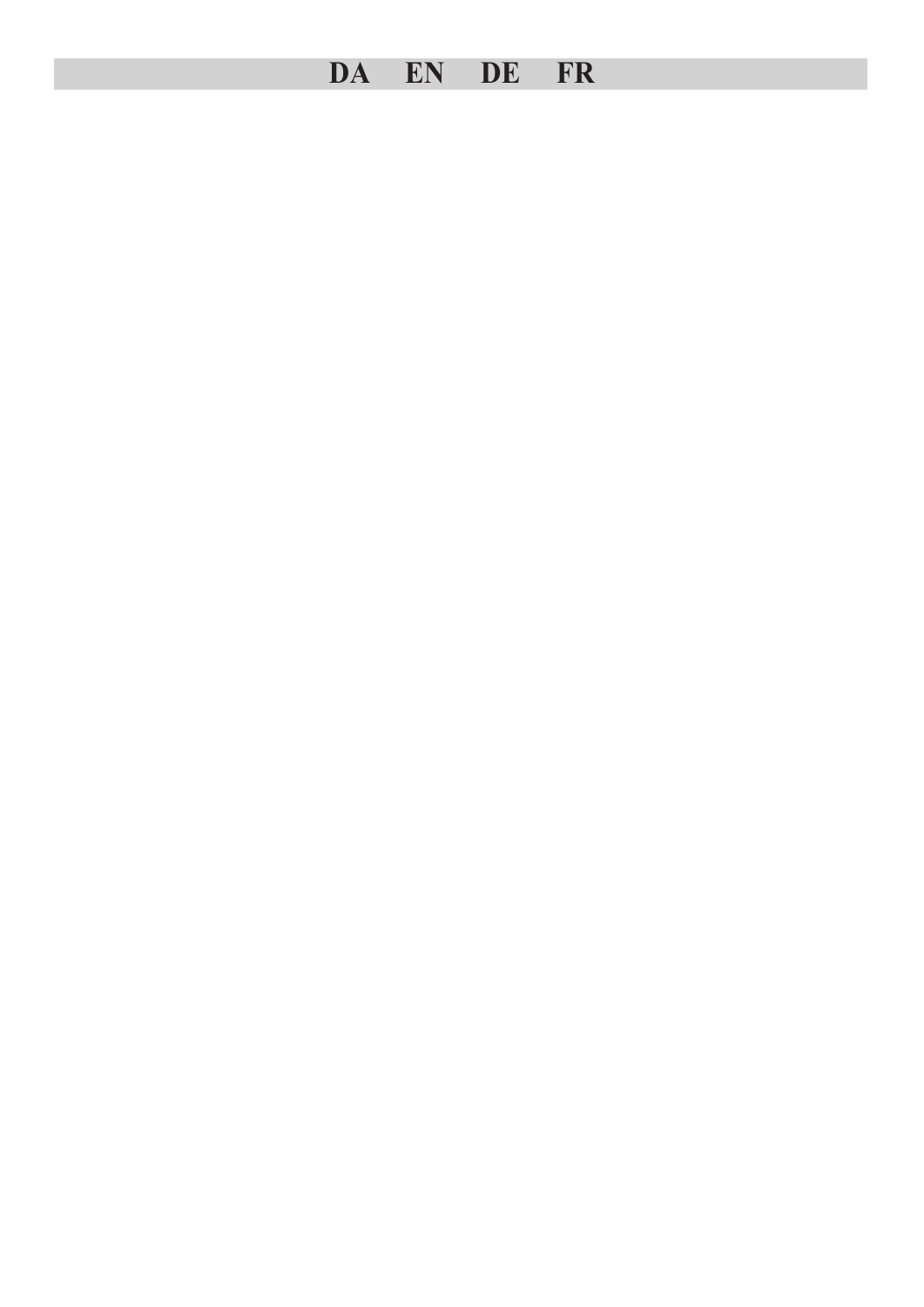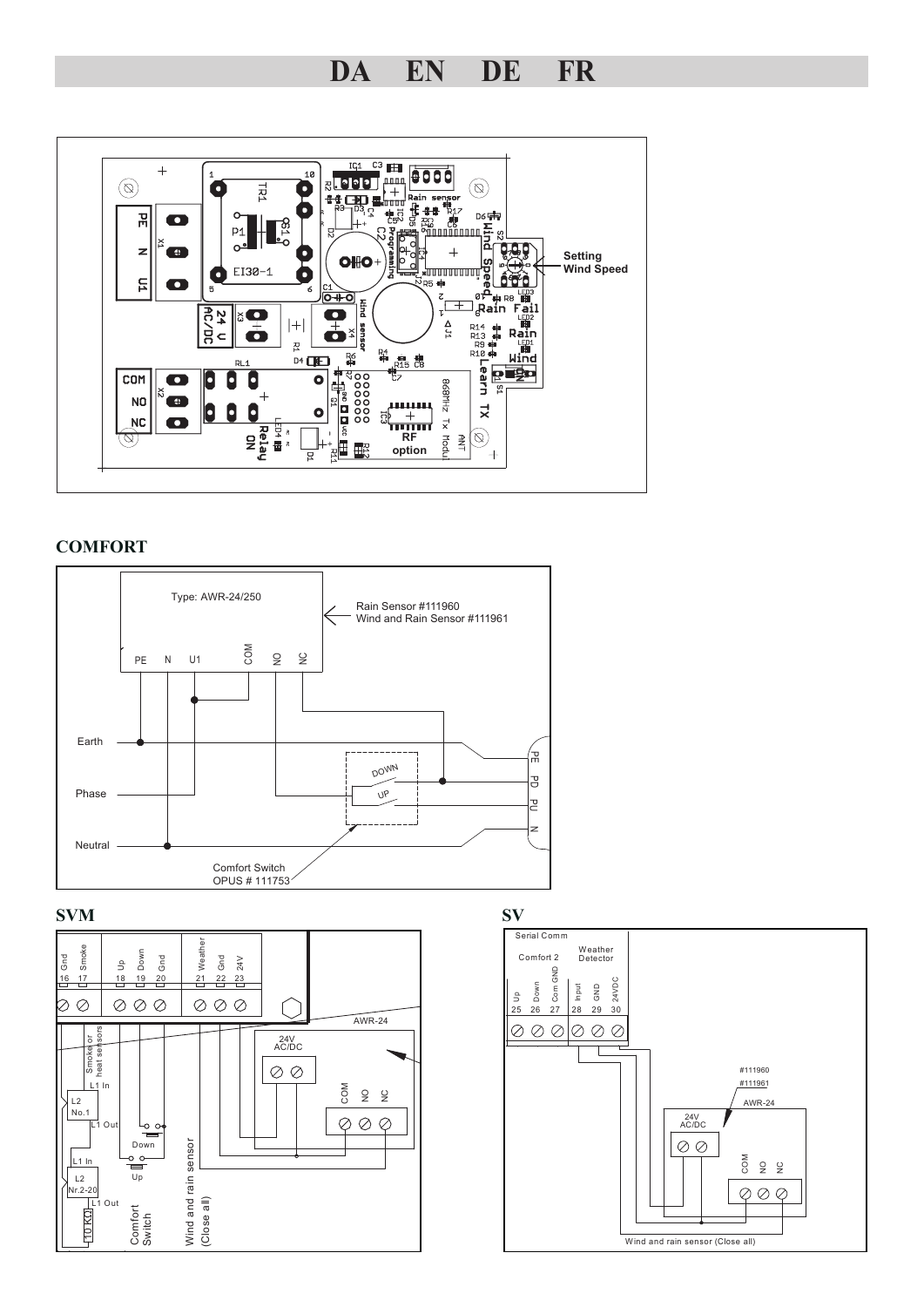# **Vigtig information!**

- **•** Læs vejledningen omhyggeligt, før installationen. Opbevar vejledningen til senere brug
- **•** Sensoren skal monteres i henhold til gældende national lovgivning.
- **•** Før montering og nedtagning af sensoren samt vedligeholdelse og service skal strømmen være afbrudt, og det skal sikres at den ikke uforvarende kan tilsluttes igen.
- **•** Bliver sensoren aktiveret, lukker motoren automatisk vinduet. Vigtigt: Stik aldrig en hånd eller lignende ud af vinduet før strømmen er afbrudt.
- **•** Sensoren må ikke males eller lakeres.
- **•** Snavs på sensoren kan medføre funktionsproblemer. Rengør derfor sensoren med en våd, blød klud 1-2 gange om året eller efter behov.

# **Beskrivelse**

**Vind- og regnsensor (#111961)** består af et vindhjul og en regnfølerflade.

Den er beregnet til automatisk styring af brand- og komfortventilationsanlæg.

Vind- og regnsensoren er bestykket med en potentialfri skiftekontakt med en kontaktbelastningsevne på 250V/8A eller 24V/8A.

I tilfælde af vind og/eller regn aktiveres skiftekontakten.

Indstilllingerne for vindudløsningspunktet justeres v.h.a. drejekontakten.

**Regnsensor (#111960)** består af en regnfølerflade på sensorlåget.

Den er beregnet til automatisk styring af brand- og komfortventilationsanlæg.

Regnsensoren er bestykket med en potentialfri skiftekontakt med en kontaktbelastningsevne på 250V/8A eller 24V/8A.

I tilfælde af regn aktiveres skiftekontakten.

| Forsyningsspænding:       | 18V til 35V AC / 20V til 35V DC / 200V til 250V AC          |
|---------------------------|-------------------------------------------------------------|
| Strømforbrug              | 2W                                                          |
| Kontaktudgang             | 1 x potentialfri skiftekontakt                              |
| Kontaktbelastning         | 250VAC / 8A or 24VDC / 8A                                   |
| Mål                       | $80 \times 180 \times 230$ mm (BxHxD / med vindhjul)        |
| Vægt                      | $0,8$ kg                                                    |
| IP-værdi                  | IP65                                                        |
| Indstil. af vindudløsning | ca. 0 til 9 m/s ( $\pm 20\%$ )                              |
| CE-mærkning               | Iht. EMC-direktivet og Lavspændingsdirektivet               |
| Vedligeholdelse           | Rengør sensoren regelmæssigt afhængigt af tilsmudsningsgrad |

### **Tekniske Data**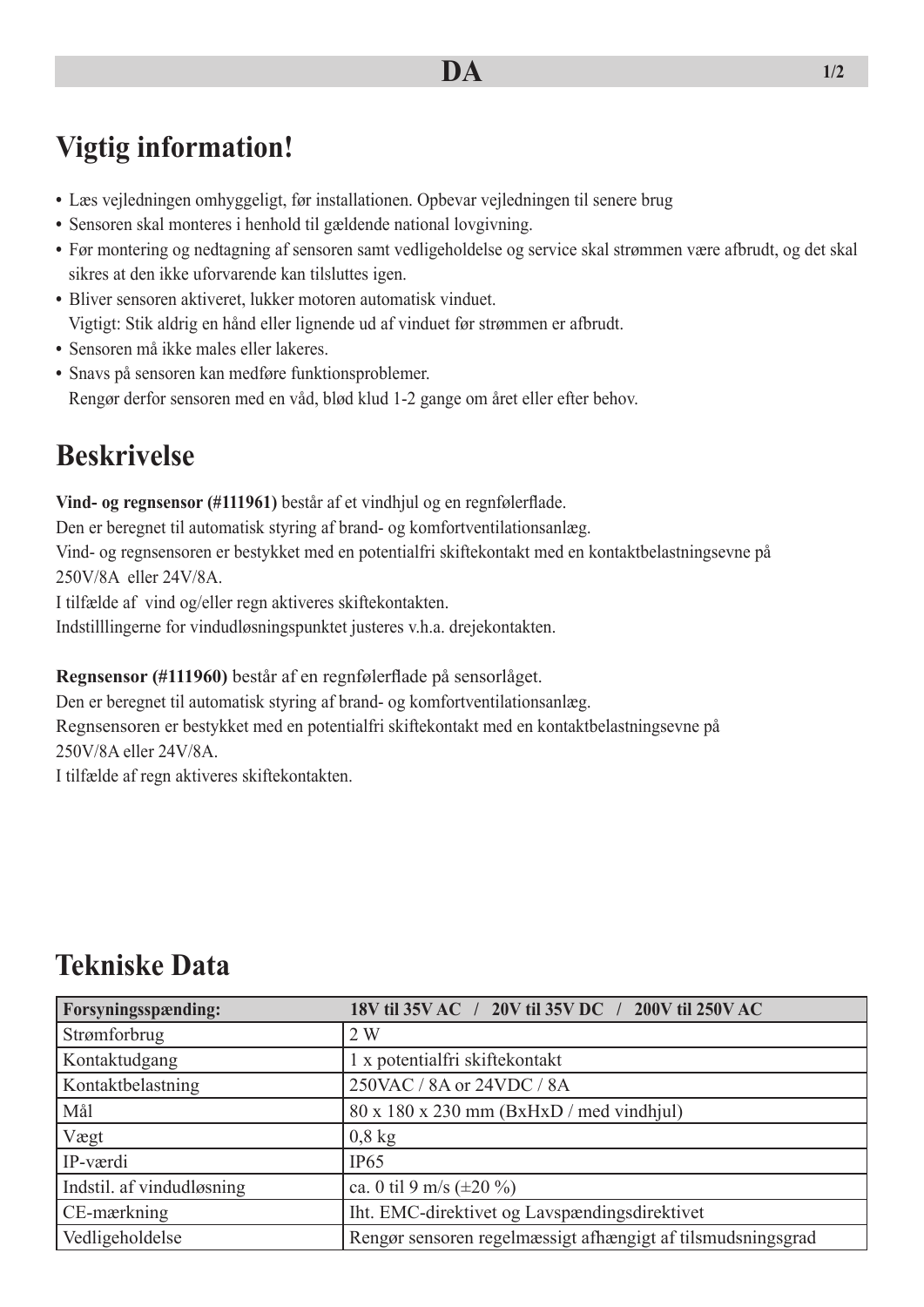# **Betjening / Funktion**

#### **Aktivering ved vind #111961**

Når vindsensoren aktiveres lyser den grønne "**Wind**" LED. Efter 5 sekunders aktivering skifter den potentialfrie kontakt, og den grønne "**Relay ON**" LED slukker.

#### **Indstillinger for vindhastighed**

Vindhastigheden for udløsningspunktet kan justeres på drejekontakten i bunden af kassen: 1-9 m/s OBS! Fabriksindstilling  $= 0 = Test$  Indstil kontakten til den ønskede max. vindhastighed.

| Vindbetegnelse      | m/s | Frafald (vind og regn) |
|---------------------|-----|------------------------|
| <b>Test</b>         |     | 10 Sekunder            |
| Næsten stille       |     |                        |
| Svag vind           | 2   |                        |
| Svag til let vind   | 3   |                        |
| Let vind            | 4   |                        |
| Let til jævn vind   | 5   | 10 minutter            |
| Jævn vind           | 6   |                        |
| Jævn til frisk vind | 7   |                        |
| Frisk vind          | 8   |                        |
| Frisk til hård vind | 9   |                        |

#### **Aktivering ved regn #111960**

Når regnsensoren aktiveres lyser den grønne "**Rain**" LED.

Efter 5 sekunders aktivering skifter den potentialfrie kontakt, og den grønne "**Relay ON**" LED slukker. Hvis regnsensoren ikke er monteret vil "**Rain fail**" LED blinke gult.

#### **RF**

Det er muligt at tilslutte vind- og regnsensoren trådløs til centralen, aktuatoren eller motoren og så skal RF senderen #111892 monteres i soklen. Derefter skal senderen parres med modtageren, hvilket gøres ved at indstille DIP "Learn TX" til "ON" og derefter trykke på "program knappen" på modtageren indtil LED indikatoren lyser, slip knappen og LED indikatoren går ud. HUSK at indstille DIP "Learn TX" til "OFF" bagefter og teste at sensoren kan række ud til modtageren.

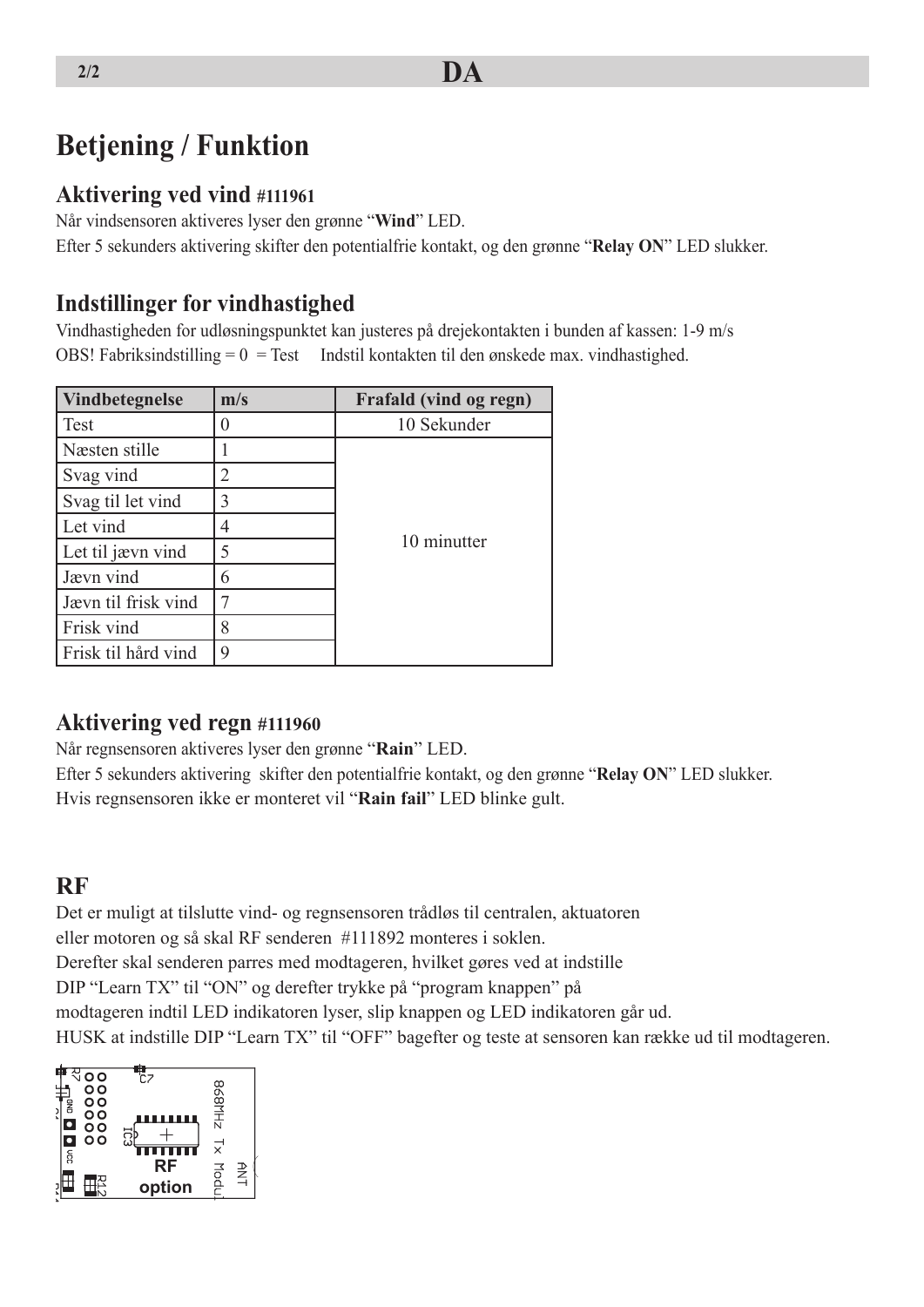### **Important information!**

- **•** Read instructions carefully before installation. Keep the instructions for future reference.
- **•** The sensor should be installed in accordance with current national legislation**.**
- Disconnect from mains supply before installation or removal of the sensor and before carrying out any maintenance or service work and ensure that it cannot be reconnected unintentionally during this time.
- If the sensor gets activated, the window operator automatically closes the window. For personal safety, never have your hand or body out of the window without disconnecting from mains supply.
- **•** Do not paint or lacquer the rain sensor.
- **•** Dirt on the sensor may cause operating problems. Therefore, it is recommended to clean the rain sensor with a soft wet cloth once or twice a year or when required.

### **Description**

**The wind/rain sensor (#111961)** consists a wind wheel and a rain sensor surface.

This sensor is used for the automatic control of Smoke Control Units and ventilation central units. The wind/rain sensor is equipped with a potential free change-over contact having a contact rating of 250V/8A or 24V/8A.

In case of wind and/or rain, the change-over contact will be activated.

The settings for the wind trigger point is done by adjusting the rotary switch.

**The rain sensor (#111960)** consists a rain sensor surface.

This sensor is used for the automatic control of smoke ventilation and comfort ventilation units. The rain sensor is equipped with a potential free change-over contact having a contact rating of 250V/8A or 24V/8A.

In case of rain, the change-over contact will be activated.

### **Technical Data**

| <b>Supply voltage:</b>   | 18V to 35V AC / 20V to 35V DC / 200V to 250V AC                    |
|--------------------------|--------------------------------------------------------------------|
| Power consumption        | 2W                                                                 |
| Circuit output           | 1. pcs. Potential free change-over contact                         |
| Switching capacity       | 250VAC / 8A or 24VDC / 8A                                          |
| Sensor dimensions        | $80 \times 180 \times 230$ mm (WxHxD / with wind wheel)            |
| Sensor weight            | $0.8$ kg                                                           |
| Sensor protection type   | IP65                                                               |
| Setting of the wind mode | approx. 0 to 9 m/s ( $\pm 20\%$ )                                  |
| $CE$ sign                | in accordance with the EMC directive and the low voltage directive |
| Cleaning                 | clean the sensor regularly depending on the degree of soiling      |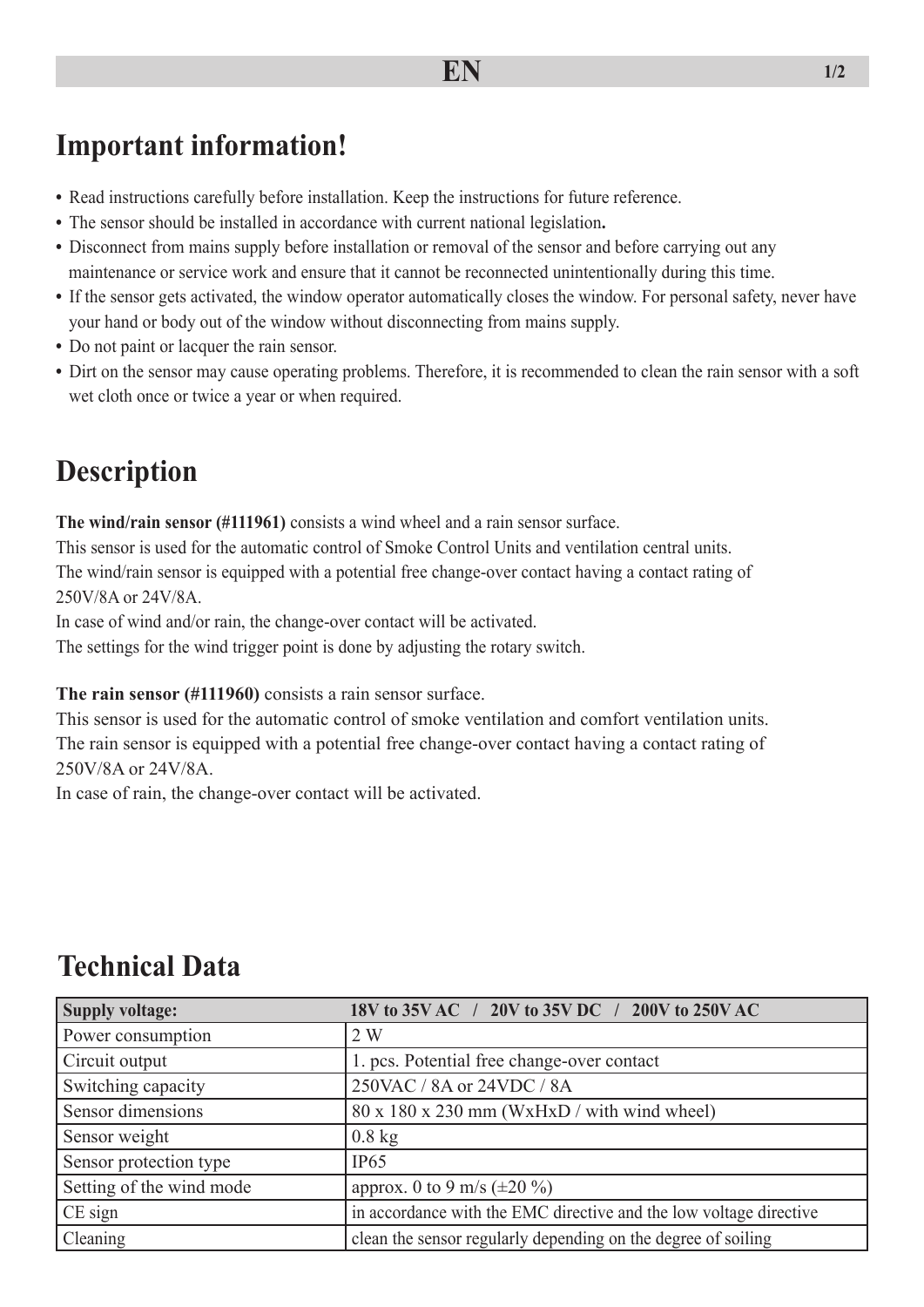# **Operation / Function**

#### **Triggering by wind #111961**

When the wind sensor trips the green "**Wind**" LED is lit.

After 5 seconds of activation time the potential free contact switches, and the green "**Relay ON**" LED turns off.

#### **Wind Speed Settings**

Wind speed for the trigger point can be adjusted on the rotary switch in bottom of the box: 1-9 m/s NOTE! Factory setting  $= 0 = Test$  Set the switch to the desired max. wind speed.

| <b>Wind intensity</b>     | m/s    | Delay on release (wind and rain) |
|---------------------------|--------|----------------------------------|
| Test                      |        | 10 Seconds                       |
| Light air                 |        |                                  |
| Light breeze              |        |                                  |
| Light to gentle breeze    | 3      |                                  |
| Gentle breeze             |        |                                  |
| Gentle to moderate breeze | 5      | 10 minutes                       |
| Moderate breeze           | 6      |                                  |
| Moderate to fresh breeze  |        |                                  |
| Fresh breeze              | O<br>⌒ |                                  |
| Fresh to strong breeze    | 9      |                                  |

#### **Triggering by rain #111960**

When the rain sensor trips the green "**Rain**" LED is lit.

After 5 seconds of activation time the potential free contact switches, and the green "**Relay ON**" LED turs off. If the rain sensor is not mounted the "**Rain fail**" LED will flash yellow.

#### **RF**

It is possible to have the weather sensor with RF transmission to the control panel,

Actuator or motor. Then the RF transmitter #111892 has to be mounted in the socklet.

The remote transmitter needs to be paired with the receiver, which is done by

setting the "Learn TX" DIP to "ON" and then press the program button on the receiver until the LED indicator lit, then release it and the LED turns off.

Remember to set the "Learn TX" DIP to "OFF" afterwards, and test that the sensor can reach the receiver.

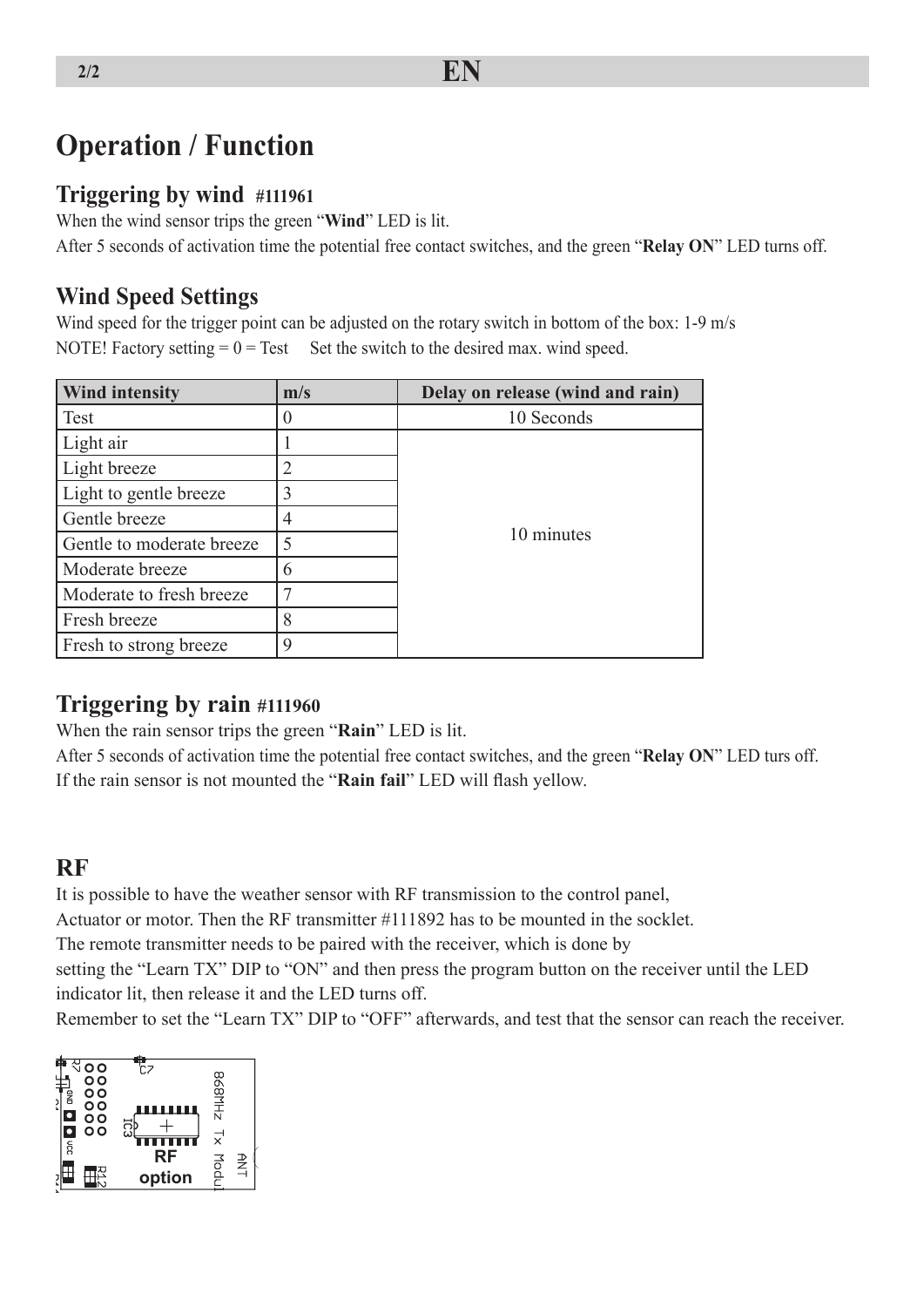# **Wichtige Informationen!**

- **•** Vor Montagebeginn bitte sorgfältig die gesamte Anleitung lesen; die Anleitung für spätere Verwendung aufbewahren.
- **•** Der Anschluß der Steuerung ist durch Fachpersonal durchzuführen.
- VDE 0100 für 230 Volt Netz-Anschluß beachten.
- VDE 0855 bzgl. mechanischer Festigkeit, elektrischer Sicherheit und Blitzschutz beachten (wie für Antennenanlagen)
- **•** Vor Montage und Demontage des Sensors sowie bei Wartungs- und Servicearbeiten zuerst die Netzspannung ausschalten und sicherstellen, dass diese nicht unabsichtlich wieder eingeschaltet werden kann.
- **•** Wenn der Sensor aktiviert wird, schließt der Fenstermotor automatisch das Fenster. Wichtig: Nicht aus dem Fenster lehnen, während der Strom eingeschaltet ist.
- **•** Den Regensensor nicht anstreichen oder lackieren.
- **•** Schmutz am Regensensor kann Funktionsstörungen zur Folge haben. Den Regensensor deshalb ein- bis zweimal jährlich oder nach Bedarf mit einem feuchten, weichen Tuch reinigen.

# **Beschreibung**

**Der Wind-/ Regensensor (#111961)** besteht aus einem Windrad und einer Regenfühlerfläche.

Er dient zur automatischen Steuerung von RWA- und Lüftungszentralen.

Der Wind-/ Regensensor ist mit einem potentialfreien Wechslerkontakt mit einer Kontaktbelastbarkeit von 250V/8A oder 24V/8A.

Bei Wind und/oder Regen wird der Wechslerkontakt vom Ruhekontakt auf den Arbeitskontakt umgeschaltet. Die Einstellungen für die Windauslöseschwelle wird durch Einstellen des Drehschalters erfolgt.

**Der Regensensor (#111960)** besteht aus einer Regenfühlerfläche auf dem Sensordeckel.

Er dient zur automatischen Steuerung von RWA- und Lüftungszentralen.

Der Regensensor ist mit einem potentialfreien Wechslerkontakt mit einer Kontaktbelastbarkeit von 250V/8A oder 24V/8A.

Bei Regen wird der Wechslerkontakt vom Ruhekontakt auf den Arbeitskontakt umgeschaltet.

| Versorgungsspannung:          | 18V bis 35V AC / 20V bis 35V DC / 200V bis 250V AC |
|-------------------------------|----------------------------------------------------|
| Strohmverbrauch               | 2W                                                 |
| Schaltausgang                 | 1 x pot.- freier Wechslerkontakt                   |
| Schaltleistung                | 250VAC / 8A oder 24VDC / 8A                        |
| Maße des Sensors              | 800 x 180 x 230 mm (B x H x T mit Windrad)         |
| Gewicht des Sensors           | $0,8$ kg                                           |
| Schutzart des Sensor          | IP65                                               |
| Einstellung der Windauslösung | etwa 0 bis 9 m/s $(\pm 20\% )$                     |
| CE-Zeichen                    | gemäß EMV Richtlinie und Niederspannungsrichtlinie |
| Reinigung                     | Reinigung des Sensors sollte regelmäßig erfolgen   |

### **Technisches Data**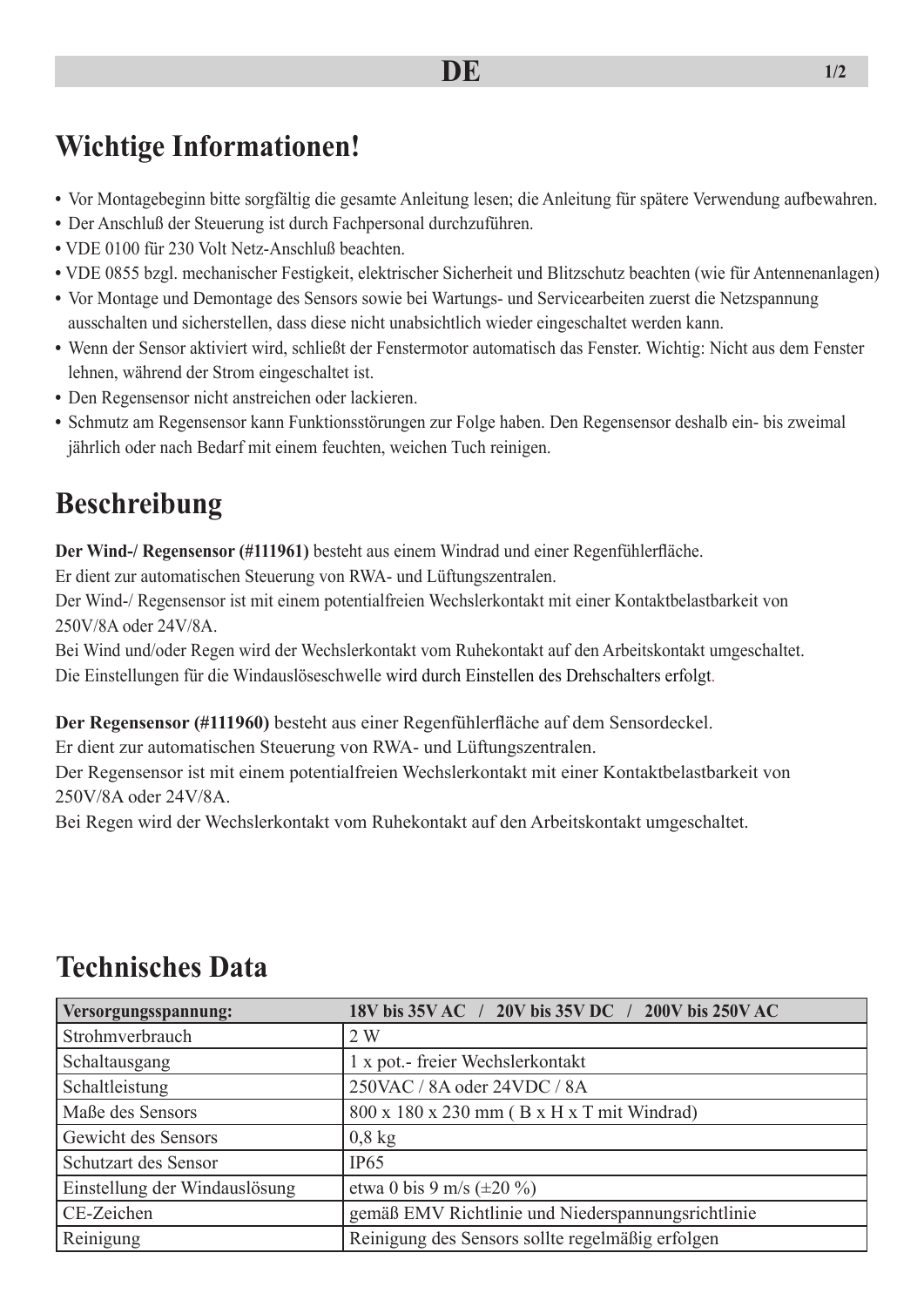### **Betrieb / Funktion**

#### **Auslösung durch Wind**

Wenn der Windsensor aktiviert ist, leuchtet die grüne "**Wind**" LED. Der potentialfreie Kontakt schaltet nach 5 Sekunden der Aktivierung, und die grüne "**Relay ON**" LED erlischt.

#### **Einstellungen für Windgeschwindigkeit**

Die Windgeschwindigkeit kann mit dem Drehschalter im Boden der Box eingestellt werden: 1-9 m/s ACHTUNG! Werkseinstellung = 0 = Test Stellen Sie den Schalter auf die gewünschte max. Windgeschwindigkeit.

| Windbezeichnung           | m/s         | Windauslöseschwelle (Wind und Regen) |
|---------------------------|-------------|--------------------------------------|
| Test                      | $\theta$    | 10 Sekunden                          |
| Leichter Zug              |             |                                      |
| Leichte Brise             | 2           |                                      |
| Leichte zu Schwache Brise | 3           |                                      |
| Schwache Brise            | 4           |                                      |
| Schwache zu Mäßige Brise  | 5           | 10 minuten                           |
| Mäßige Brise              | 6           |                                      |
| Mäßige zu Frische Brise   | ⇁           |                                      |
| Frische Brise             | 8           |                                      |
| Frische zu Starker Wind   | $\mathbf Q$ |                                      |

#### **Auslösung durch Regen**

Wenn der Regensensor aktiviert ist, leuchtet die grüne "**Rain**" LED.

Der potentialfreie Kontakt schaltet nach 5 Sekunden der Aktivierung, und die grüne "**Relay ON**" LED erlischt. Ist der Regensensor nicht angeschlossen, blinkt die gelbe "**Rain fail**" LED.

#### **HF**

Es besteht die Möglichkeit das Signal des Wettersensors via Funkübetragung an

die Zentrale oder den Antrieb zu senden. Dazu muss der Sender # 111892 in die

Platinenfassung gesteckt werden und der Sender mit dem Empfänger eingelernt werden.

Dies geschieht durch Setzen des DIP-Schalters "Learn TX" auf "ON" im Sender und durch Drücken des Tasters "Program" im Empfänger bis die Bestätigungs-LED leuchtet. Denn den Taster loslassen und die Bestätigungs-LED erlischt. Abschließend den DIP-Schalter "Learn TX" wieder auf "OFF" setzten und prüfen, ob der Empfänger das Signal erreicht.

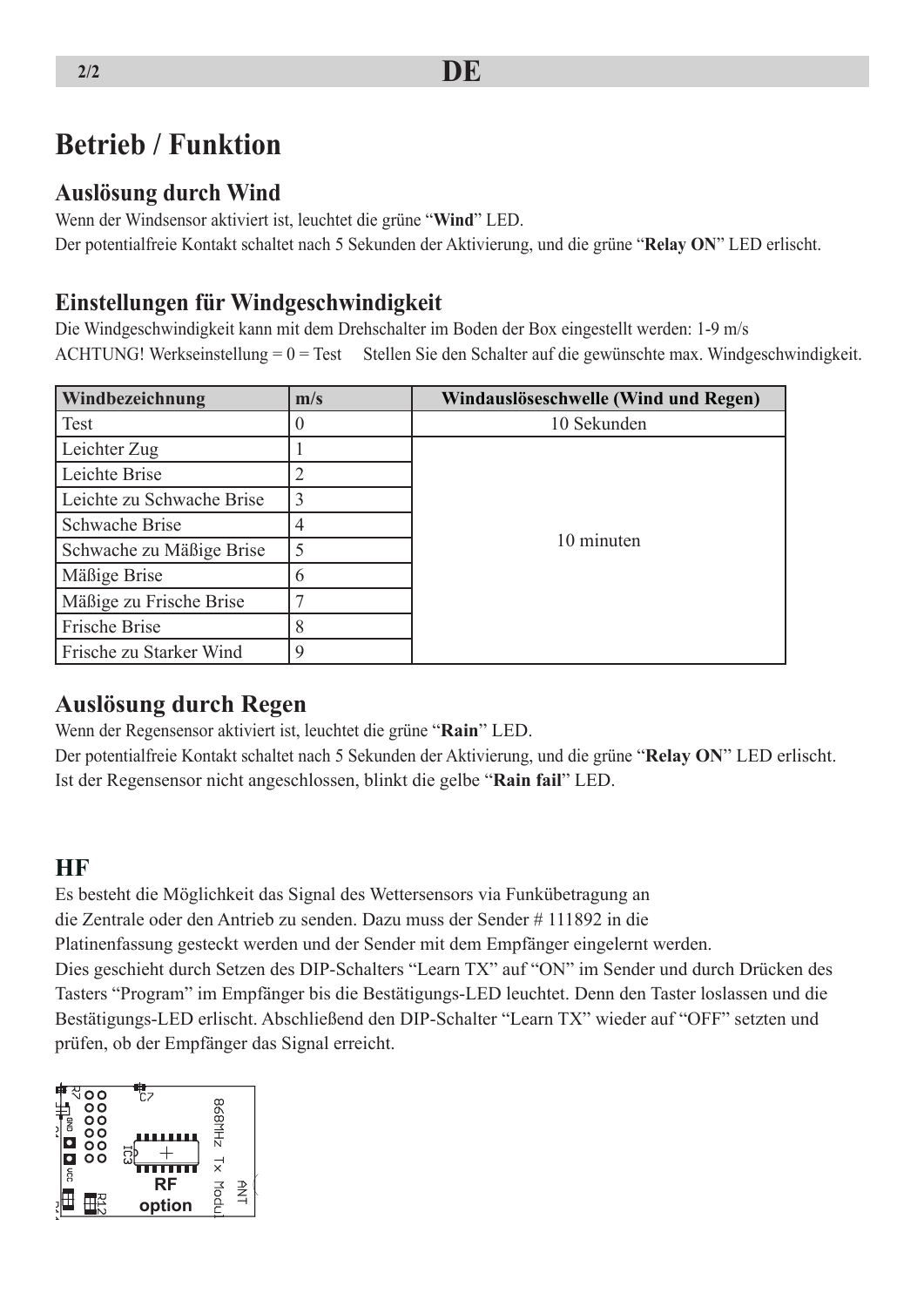# **Important!**

L´installation et la mise en service de la centrale ne peuvent être effectuées que par des entreprises spécialisées et conformément aux schémas de raccordement fournis.

- Lire le livret d´installation avant la mise en route et installation du capteur. Conserver le livret d´installation pou référence.
- La centrale doit être montée en conformité avec les normes et règles d´installation en application dans chaque pays.
- **LES RACCORDEMENTS DOIVENT ÊTRE EFFECTUÉS HORS TENSION**
- En cas d´activation de la centrale, celle-ci lancera la fermeture générale de (s) exutoires raccordés à la centrale soit directement ou par liaison BUS (confort). Veillez à ne jamais mettre la main à travers la fenêtre pendant la fermeture avant que le courant soit coupé.
- La centrale et le capteur ne doivent pas être peints

# **Présentation**

.

**La centrale Pluie et Vent (#111961)** est destinée au pilotage de coffrets de commande avec fonction aération ou aération avec priorité désenfumage en cas d´intempéries telles que le vent, la pluie ou la neige.

Elle permet différent réglages tels que la détection de la vitesse du vent ou la densité de précipitations à parti desquelles elle commandera la fermeture des appareils pilotés.

La centrale est équipée d´un contact inverseur libre de potentiel avec une valeur nominale 8A/250VAC ou 8A/24VAC.

Le contact inverseur est activé en cas de pluie et/ou vent.

L´anémomètre est paramétrable via le potentiomètre

**La Sonde Pluie (#111960)** fonctionne sur le principe de la mesure de courants entre deux électrodes.

Il est constitué d'une plaque sensible branchée sur un courant alternatif (18V-24V).

La centrale est équipée d´un contact inverseur libre de potentiel avec une valeur nominale 8A/250VAC ou 8A/24VDC.

La sonde est activée en cas de pluie ou neige

La sensibilité de la sonde est réglable par son potentiomètre

#### **IL EST FORTEMENT PRÉCONISÉ DE NETTOYER LE CAPTEUR PLUIE TOUS LES 6 MOIS**

# **Fiche Technique**

| <b>Alimentation:</b>      | 18V à 35V AC / 20V à 35V DC / 200V à 250V AC                                      |  |
|---------------------------|-----------------------------------------------------------------------------------|--|
| Consommation              | 2 W/h                                                                             |  |
| Sortie Contact            | un contact inverseur libre de potentiel                                           |  |
| Valeur Nominale           | 8A/250VAC ou 8A/24VDC                                                             |  |
| Dimension                 | $80 \times 180 \times 230$ mm ( $1 \times H \times P$ ) avec anémomètre           |  |
| Poids                     | $0,8$ kg                                                                          |  |
| Température d'utilisation | IP 65                                                                             |  |
| Paramétrage vitesse vent  | 0 à 9 m/s $(\pm 20\%)$                                                            |  |
| Marquage CE               | En conformité avec normes                                                         |  |
| Entretien                 | IL EST FORTEMENT PRÉCONISÉ DE NETTOYER LE<br><b>CAPTEUR PLUIE TOUS LES 6 MOIS</b> |  |